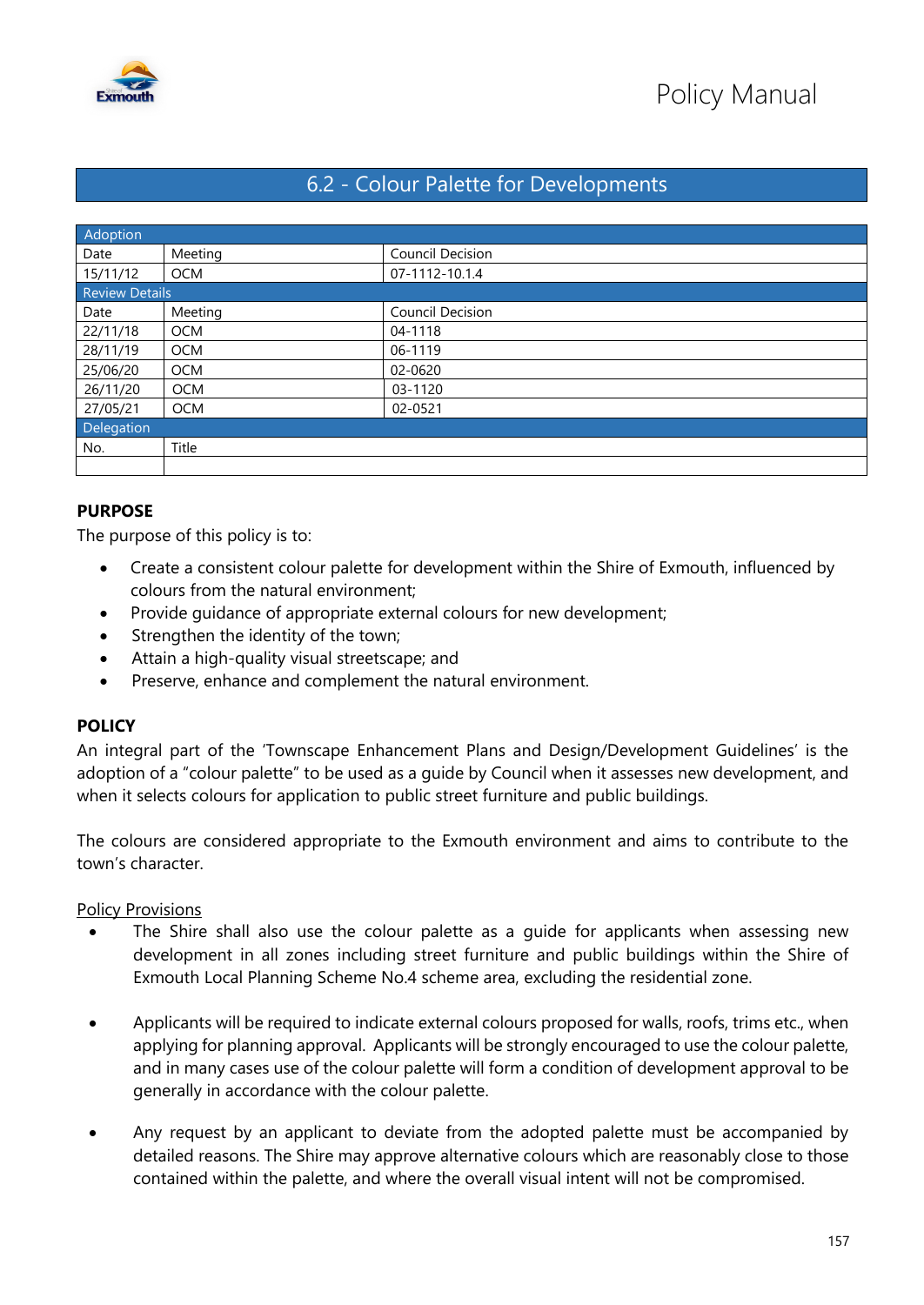

The adopted colour palette is attached.

Note: Colour photocopies can never fully reproduce paint colours. Photocopies are kept in the offices of the Shire of Exmouth.

### **STATUTORY ENVIRONMENT**

Shire of Exmouth Local Planning Scheme No.4 Exmouth Townscape Enhancement Plan (April 2001) *Planning and Development (Local Planning Schemes) Regulations 2015*